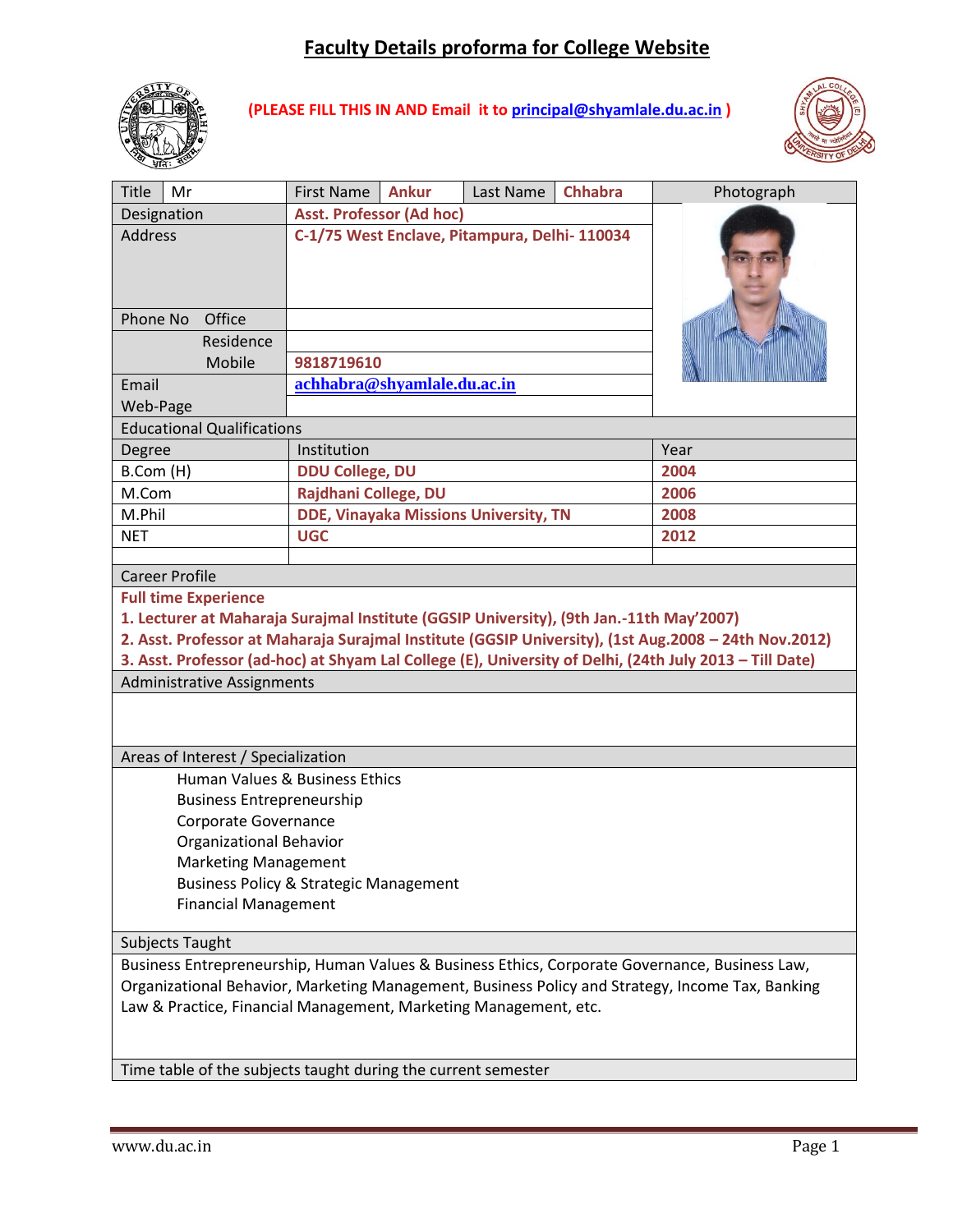| S.No.                      | Subject                                                  | Days                                                                            | <b>Time</b>         | Classroom                                                                  |
|----------------------------|----------------------------------------------------------|---------------------------------------------------------------------------------|---------------------|----------------------------------------------------------------------------|
| <b>Click here to enter</b> | Click here to                                            | Click here to                                                                   | Click here to enter | Click here to enter                                                        |
| text.                      | enter text.                                              | enter text.                                                                     | text.               | text.                                                                      |
| 1                          | <b>Fundamentals</b><br>of Financial<br><b>Management</b> | <b>Monday</b><br><b>Tuesday</b><br><b>Thursday</b><br>Friday<br>Saturday        | 4:30                | 207<br>https://classroom.google.c<br>om/c/Mjl2NDA5NDIwMjE<br>3?cjc=iglonba |
| $\mathcal{P}$              | <b>Entrepreneurshi</b><br>p Development                  | <b>Monday</b><br><b>Tuesday</b><br><b>Thursday</b><br>Friday<br><b>Saturday</b> | 5:30                | 208<br>https://classroom.google.c<br>om/c/MjI2NDA5Njk0NDQy<br>?cic=orbtaxk |
| <b>Research Guidance</b>   |                                                          |                                                                                 |                     |                                                                            |

### Publications Profile

#### Books

1. Chhabra, Ankur. Entrepreneurship Class XI. New Delhi: Sun India Publications, 2009. (ISBN: 978-81- 906790-5-3)

2. Chhabra, Ankur. Entrepreneurship Class XII. New Delhi: Sun India Publications, 2009. (ISBN: 978-81- 906790-5-3)

### Articles/ Papers

1. Kumar, Sunil, and Ankur Chhabra. "e-Banking: Emerging Challenges." Initiative, The Annual Publication of the Department of Commerce, Deen Dayal Upadhyaya College. 2007: 80-85. 2. Chhabra, Ankur. "Stress at Work: Issues and Strategies." Global Financial Environment and its Impact on Corporate Houses in India. New Delhi: Maharaja Surajmal Institute. 2012: 94-103. (ISBN: 978-93-

### 81771-16-7)

Publications in the Last one year

N/A

Conference Organization/ Presentations (in the last three years)

 $\overline{N/A}$ 

Research Projects (Major Grants/Research Collaboration)

Awards and Distinctions

Association With Professional Bodies